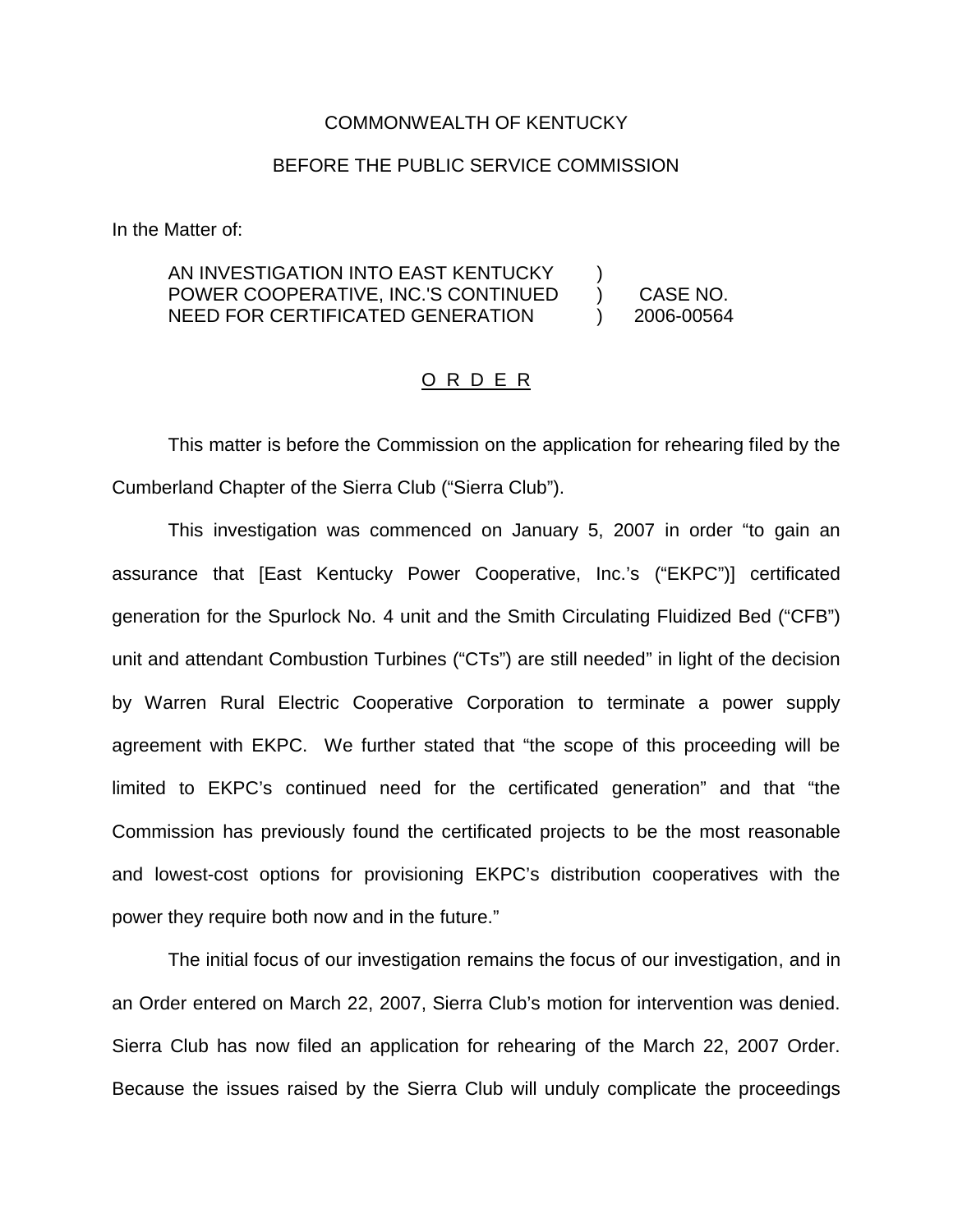and distract from the issues at hand, the application for rehearing will be denied on the basis set forth herein.

The Sierra Club raises seven grounds for rehearing. The Commission will review each argument in turn.

# 1. The Pertinent Regulation Requires That Only One Criterion Be Satisfied For Intervention To Be Granted, Not Both.

Sierra Club correctly construes 807 KAR 5:001, Section 3(8) as affording two alternative bases for seeking status as a full intervenor in a Commission proceeding. In the March 22, 2007 Order, we found that Sierra Club had not satisfied either element of the regulation, however. As set forth below, Sierra Club failed to demonstrate a special interest in this proceeding that is not otherwise adequately represented. Likewise, the Sierra Club has not demonstrated that, if permitted to intervene fully, it would likely present issues or develop facts that will assist the Commission in fully considering the matter. To the contrary, Sierra Club's participation in this proceeding would be likely to unduly complicate and disrupt the proceeding. Although the Sierra Club's construction of the intervention regulation is not unreasonable, that in and of itself is not sufficient grounds to be granted full intervention.

# 2. Sierra Club Members And Their Legitimate Personal And Public Interests Will Be Directly Affected By The Commission's Final Order In This Proceeding.

The next argument for reconsideration raised by the Sierra Club arises from its disagreement with EKPC's most recent integrated resource planning case and general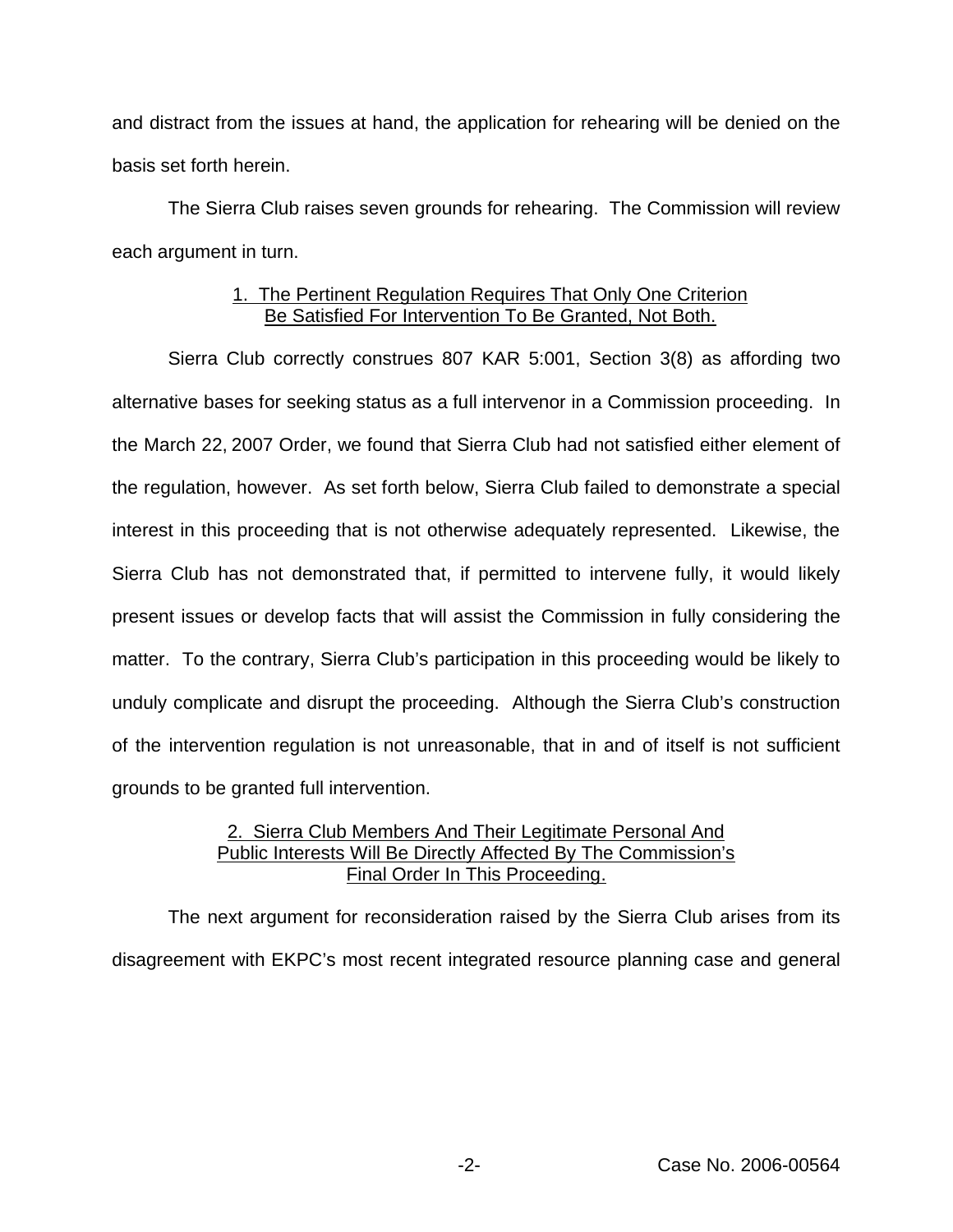rate cases.<sup>1</sup> Sierra Club argues that if it is allowed to fully intervene, it will "present evidence and analyses indicating approximately how many dollars [Sierra Club members who are customers of EKPC], and EKPC's other ultimate customers as well, would save over the next 15 to 20 years if EKPC were to change its expansion strategy to one that does not require the construction of Smith CFB Unit 1." Again, this argument seeks to enlarge the scope of this investigation beyond that contemplated by the January 5, 2007 Order. Sierra Club's disagreement with EKPC's integrated resource planning and rates are not within the scope of this proceeding, and introducing those issues herein would serve to unduly complicate and disrupt the proceeding.

## 3. The Environmental Fallout From EKPC's Current Power Plant Construction Strategy Will Have Direct Economic Impacts On The Utility's Ultimate Consumers And Therefore Should Be Within The Scope Of This Proceeding.

Sierra Club's next argument is premised upon the mistaken position that KRS Chapter 278 "does not contain a section that explicitly sets forth the mandate, role and purpose of the Public Service Commission." To the contrary, as a creature of statute, the Commission's jurisdiction is defined and constrained by the legislature. See Boone County Water v. Public Service Commission, 949 S.W.2d 588, 591 (Ky. 1997).

To that purpose, KRS 278.040(2) states:

The jurisdiction of the commission shall extend to all utilities in this state. The commission shall have exclusive jurisdiction over the regulation of rates and service of utilities, but with that exception nothing in this chapter is intended to limit or restrict the police jurisdiction, contract rights or powers of cities or political subdivisions.

<sup>&</sup>lt;sup>1</sup> See Case No. 2006-00471, The 2006 Integrated Resource Plan of East Kentucky Power Cooperative, Inc.; Case No. 2006-00472, General Adjustment of Electric Rates of East Kentucky Power Cooperative, Inc.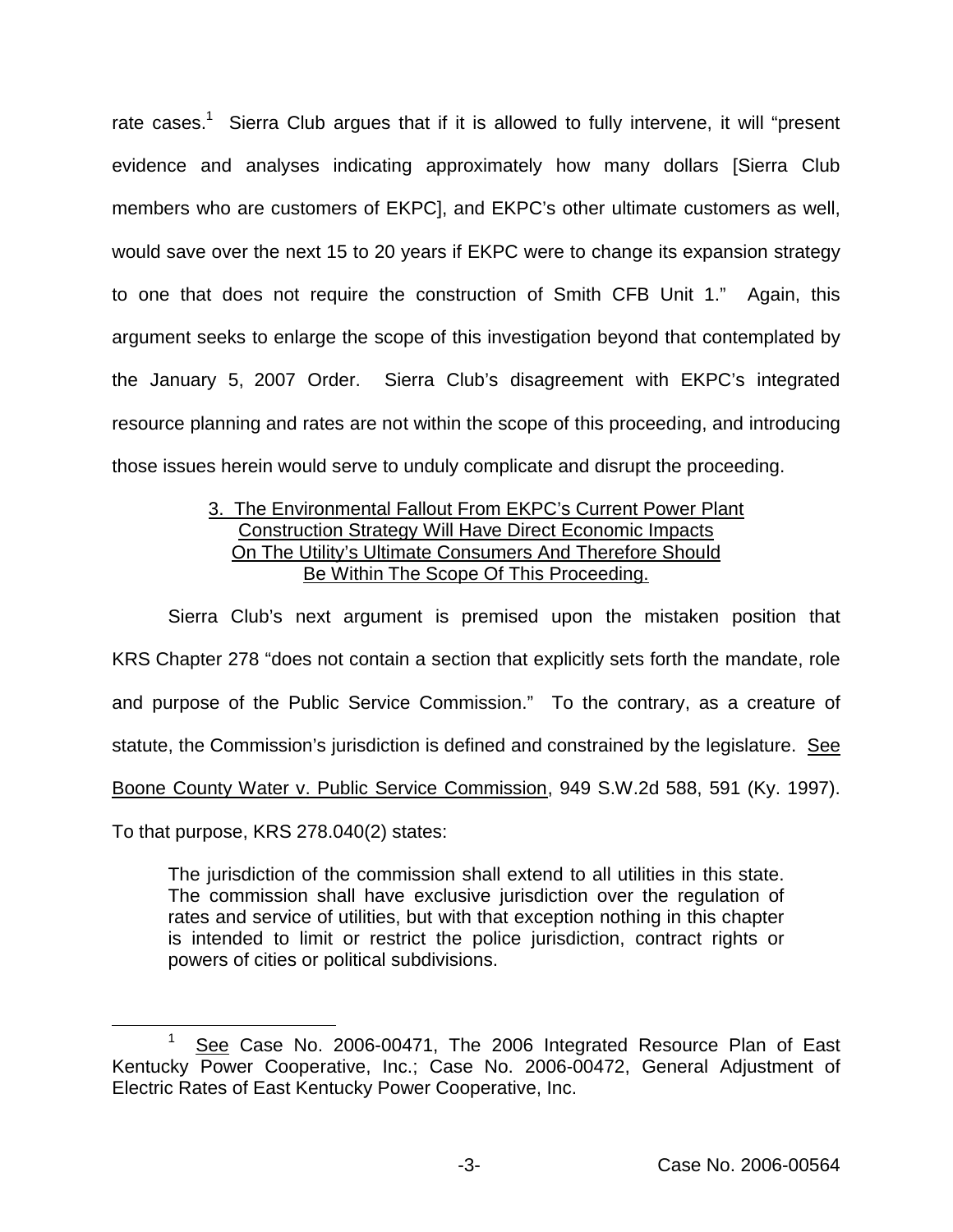Notably, "environmental fallout" is not within the scope of the Commission's jurisdiction as set forth by statute, and the Sierra Club's attempts to infer that the Commission's jurisdiction is something greater than that expressed by statute cannot be accepted. There are agencies of state government that routinely address issues of environmental concern, and nothing in this Order will prevent the Sierra Club from seeking redress in those forums as appropriate under Kentucky law. Injecting these issues into the current proceeding would only serve to unduly complicate and disrupt the proceeding.

# 4. Events Have Caused The Focus Of This Proceeding To Shift From The Continued Need For The Seven Proposed Generation Units To The Relative Costs Of Various Possible Expansion Plans.

Sierra Club next argues that our investigation has turned from the question of whether EKPC's certificated generation is still needed to what portion of EKPC's certificated generation is still needed.<sup>2</sup> As a subpart of this evolving question, Sierra Club contends that the actual issue is whether the certificate for the Smith CFB Unit should be surrendered in place of the certificates for three combustion turbines – both being roughly equivalent in terms of generation capacity, according to Sierra Club. While Sierra Club has repeatedly made known its preference for non-coal sources of generation, this argument is couched by Sierra Club in terms of costs to ratepayers. Under the first prong of the intervention regulation, Sierra Club's argument must fail. The interests of ratepayers are represented, as a matter of law, by the Attorney

 $2$  This novel argument arises out of the testimony of James C. Lamb, EKPC's Senior Vice President of Power Supply, who concedes that EKPC should be required to surrender the certificates for three of the five certificated combustion turbines. See Testimony of James C. Lamb, filed Feb. 23, 2007, p. 14.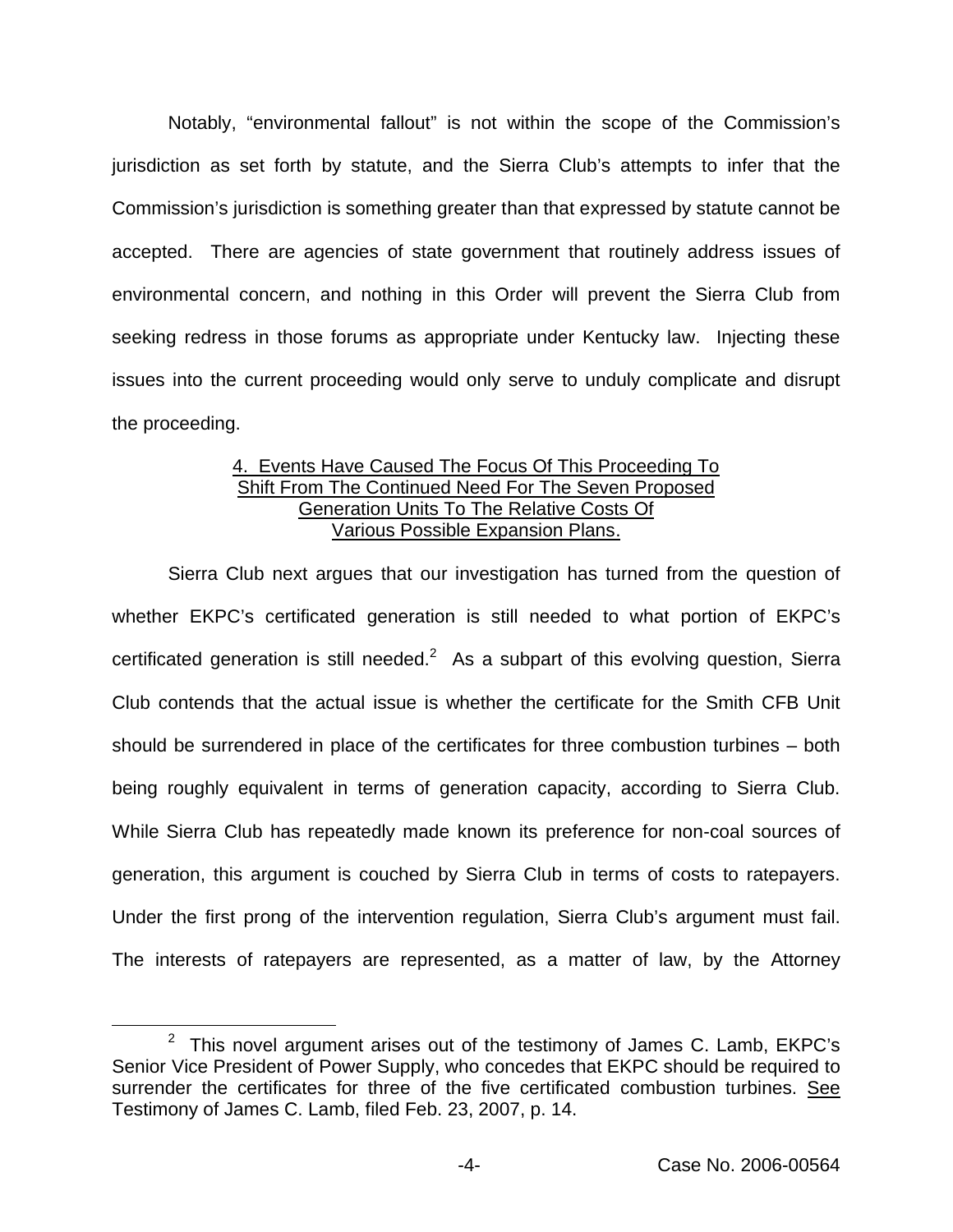General. See KRS 367.150(8)(a). The Sierra Club's interest in costs to ratepayers is too remote to stand out as an interest not otherwise adequately represented in this proceeding.

## 5. Denial Of The Sierra Club's Petition To Intervene Has Left Certain Legitimate Individual And Public Interests Unrepresented.

Sierra Club next calls into question the competency and willingness of the Attorney General to adequately represent the interests of Kentucky consumers and particularly those of EKPC. This alone is the issue to which the Attorney General responds, noting, "The Attorney General weighs all costs and forms his conclusion which may or may not entail greater short-term efforts." The Attorney General also points out that he has filed comments in EKPC's integrated resource plan case and has been critical of EKPC where it has fallen short. Given the Attorney General's statutory mandate to represent the interests of consumers, we find no basis to believe that legitimate individual and public interests are unrepresented.

## 6. The Commission's Current De Facto Policy Regarding The Granting Of Full Intervention Appears To Be Inconsistent.

Sierra Club next objects to our January 5, 2007 Order to the extent that it made the Attorney General and Gallatin Steel parties to the case ab initio. Sierra Club contends that there is an inconsistency in making a party to a case at its outset and then requiring third parties to justify their right to intervene. As already stated, the Attorney General has a statutory duty to represent the interests of consumers under KRS 367.150(8)(a). His joinder to a proceeding in its inception is not unreasonable.

Neither is the decision to make Gallatin Steel a party to this proceeding. As a preliminary matter, Gallatin Steel was a party to both of the underlying Commission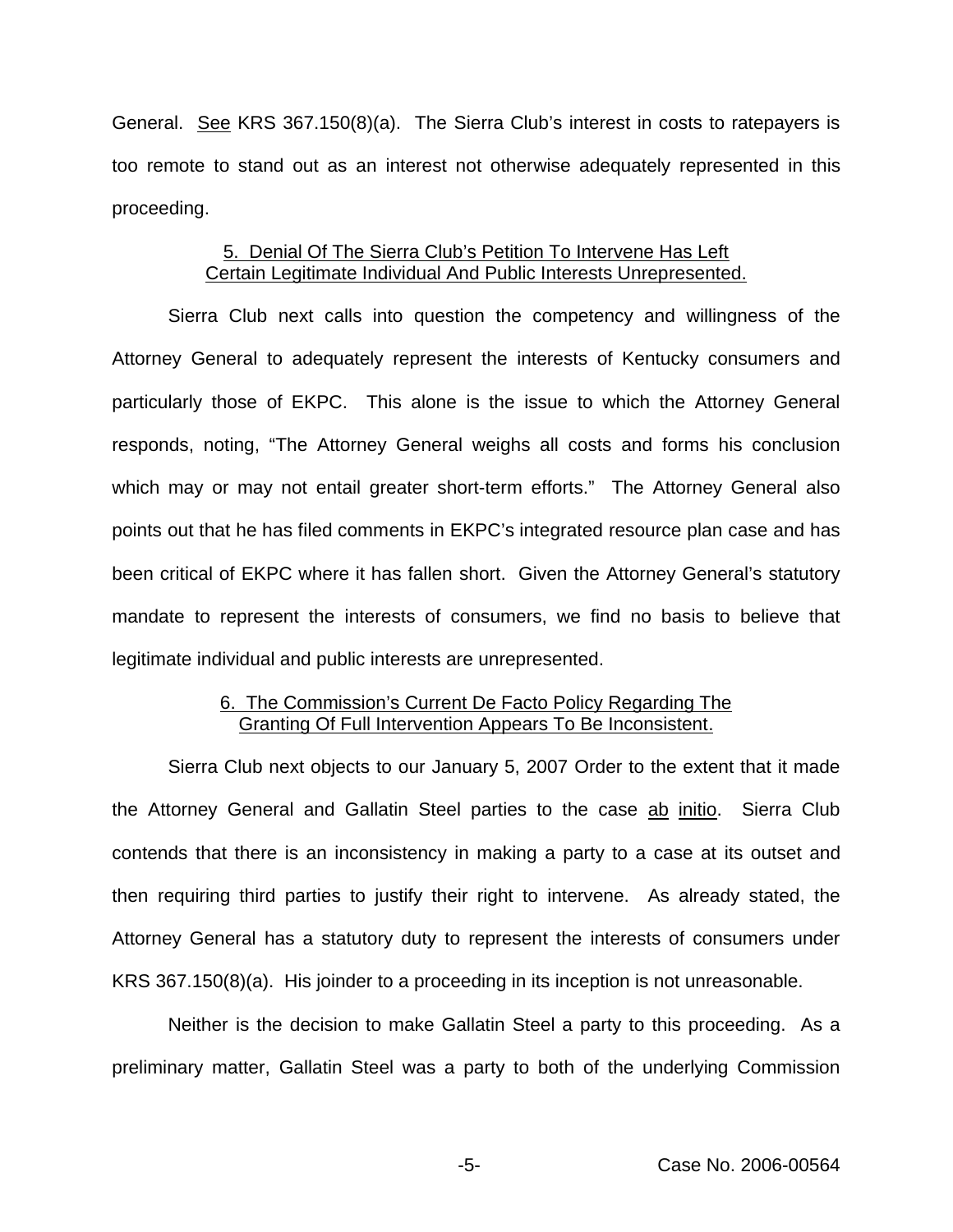proceedings wherein the certificates at issue were granted.<sup>3</sup> Moreover, Gallatin Steel, as a large industrial customer of EKPC, has interests that overlap with EKPC's residential and commercial customers as well as interests that are unique to a large industrial customer. Thus, Gallatin Steel is well-positioned to present issues and develop facts that will assist the Commission in fully considering the matter at hand. We find no inconsistency in the exercise of our discretion to allow full intervention in this matter.

# 7. The Sierra Club's Asserted Expertise In Energy-Efficient Technologies, DSM Programs, Renewable Energy Technologies, And Alternative Energy Strategies Is Directly Relevant To The Actual Central Issue The Commission Will Consider In This Proceeding.

Sierra Club's final argument is contingent upon the Commission accepting its argument that the issue before us is the cost of additional generation and not the need for additional generation. As set forth above, the Commission does not accept this premise. While Sierra Club may be able to offer information about energy efficiency, DSM programs, and renewable and alternative energy strategies, they are simply outside the scope of this proceeding. Accordingly, their introduction here would cause undue complication and disruption of this proceeding.

<sup>&</sup>lt;sup>3</sup> See Case No. 2004-00423, Application of East Kentucky Power Cooperative, Inc. for a Certificate of Public Convenience and Necessity, and a Site Compatibility Certificate, for the Construction of a 278 Mw (Nominal) Circulating Fluidized Bed Coal Fired Unit in Mason County, Kentucky, Order entered Dec. 21, 2004; Case No. 2005- 00053, Application of East Kentucky Power Cooperative, Inc. for a Certificate of Public Convenience and Necessity, and a Site Compatibility Certificate, for the Construction of a 278 Mw (Nominal) Circulating Fluidized Bed Coal Fired Unit and Five 90 Mw (Nominal) Combustion Turbines In Clark County, Kentucky, Order entered March 16, 2005. Sierra Club did not ask for intervention in either of the underlying cases.